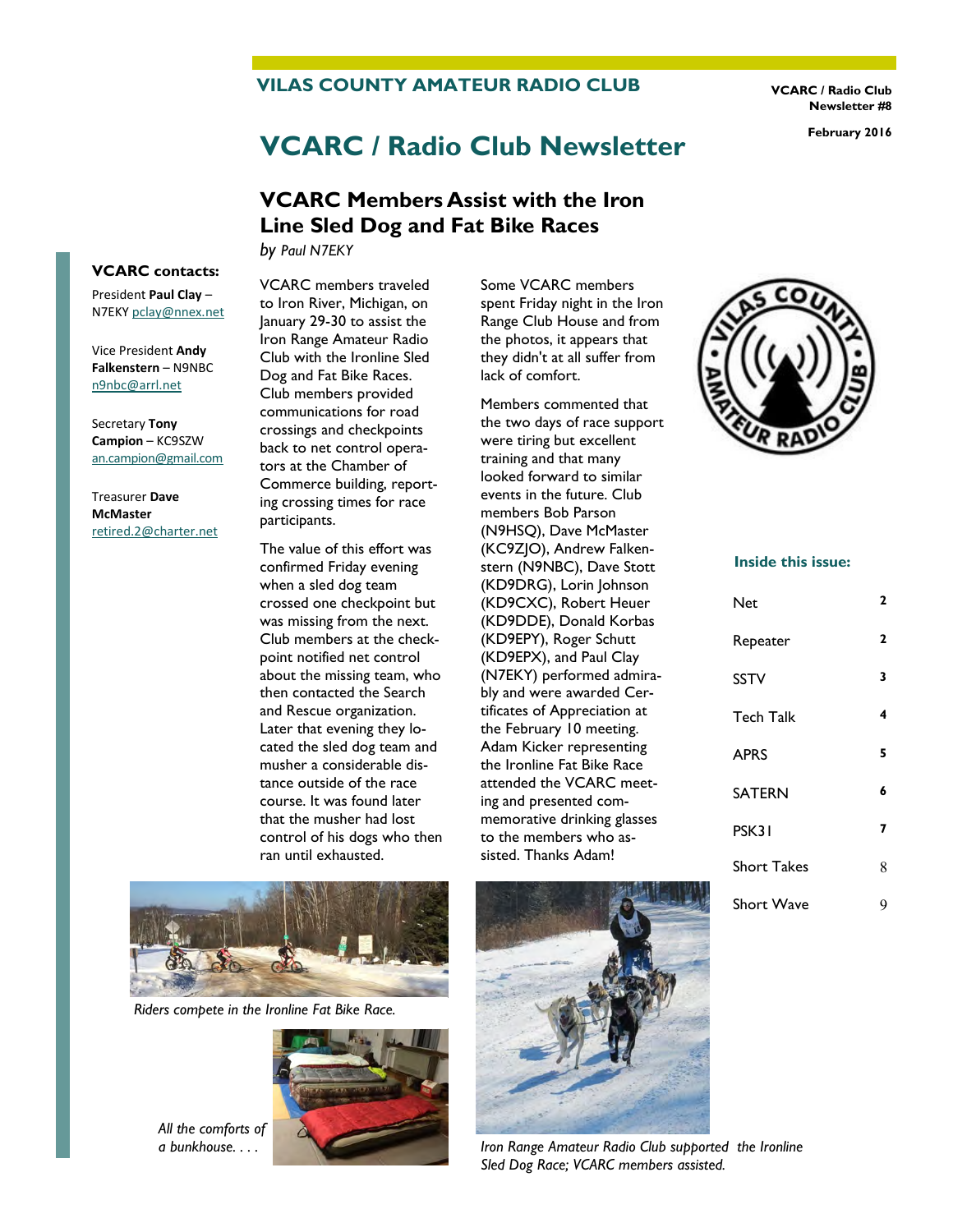## Page 2 **VCARC / Radio Club Newsletter #8**

## **Vilas County Amateur Radio Club, Inc. Repeater #1**

*aka Ministry Monday Night Net — by Paul N7EKY*

On February 1, Ray (KB9CBL) conducted the VCARC net as usual on 145.150 MHz but with a big exception. With the repeater temporarily off the air the net was conducted NET on simplex. Ray noted "We are amateur radio operators and we find ways to make things work. Just like any other situation where the repeater is down, area hams should be able to communicate"

Ray tested the Northwoods ARES portable antenna system and setup at the Manufacturing Incubator in Eagle River. His reasoning was that a large majority of the folks that check in are located in the Eagle River and Three Lakes area within a ten mile range and should be rock solid. Ray stated that from a base station, there is no reason not to get twenty miles on simplex.

The results were better than expected for some and a disappointment for others. For example Paul (N7EKY) reported that Ray's signal was very strong up to Watersmeet but Roger (KD9EPX) had difficulties communicating with some fairly close in stations. There was a significant amount of "Relay" called in and some stations had apparently forgotten to remove the -600 offset so were not transmitting on the 145.150 MHz frequency but instead 144.550 MHz.

Please note that Tom (KC9UDA) is in need of additional Net controllers for the Net. If interested please contact Tom (KC9UDA) kc9uda@yahoo.com.

### **Ministry Repeater - KD9DXK/R**

*by Paul N7EKY*

Many members had commented on the poor receiver sensitivity and apparent reduction in area coverage over the past weeks. Tim (KC9FNX) had discussed this with Dave Kobylinski (KB9WCK), who is in possession of test equipment capable of troubleshooting Motorola repeaters. Most important of all, Dave knows his stuff and how to use the equipment. Tony (KC9SZW) and Fred (KD9CCE) were able to schedule some time when Dave could examine the repeater with test equipment. Dave discovered that there is a severe mismatch, or high SWR, on the antenna, which he believes is well over 1.7 to 1. With a 100 watt transmitter, Dave said that over 40 watts was being reflected back into the duplexer. He did not know if there was any damage to the repeater or duplexer but recommended that the repeater be turned off immediately, which was done.

The existing PD-220-2 antenna is the property of Ministry Health Care so tuning to our frequency of 145.150 MHz is not an option. After consulting with Dave (KB9WCK) a replacement has been ordered, a Diamond X700HNA. Cost to the club with shipping and factory tuning to our repeater frequency of 145.150 MHz is \$409.00. Dave indicated that the antenna should have a figure under 1.3:1, the factory tuning will ensure this. The Iron Range Club uses two Diamond antennas, the next model down from what we ordered. The X700HNA sports a gain figure of over 9dB and a nominal VSWR of 1.5:1, which is identical to the PD-220-2. We will keep the club informed of progress on the repeater antenna project. Tony (KC9SZW) is in charge of the repeater and Fred (KD9CCE) our liaison at Ministry.



*Dave (KB9WCK) discovered a severe mismatch, or high SWR, on the antenna.*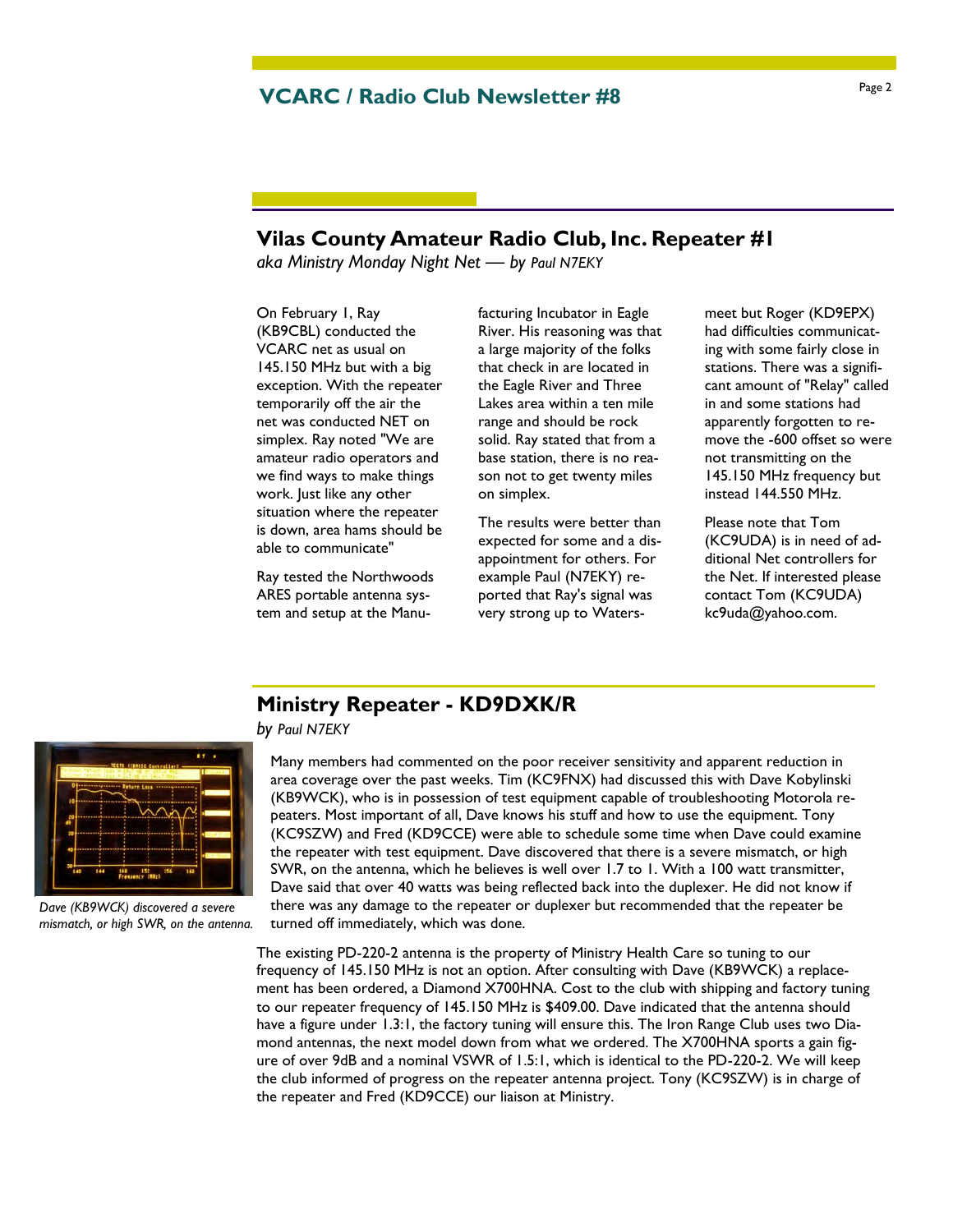## **Slow Scan Television (SSTV)**

*by Paul N7EKY*

SSTV is a picture transmission method also referred to as narrowband television. Where the old analog television signal required a bandwidth of about 6 MHz the SSTV signal grabs only about 6 KHz of bandwidth. SSTV is a much slower method of transmitting a picture, which may take more than a minute to transmit, depending on the mode and picture quality. Some have likened SSTV to the old Facsimile transmissions, where one can watch the picture take shape after each pass.

Mainly used by radio amateurs on VHF and HF frequencies, SSTV appears to be gaining in popularity and anyone can freely monitor amateurs exchanging pictures on several popular frequencies. SSTV is very commonly heard on 14.230 MHz where someone with a simple receiver connected to their computer running one of several free SSTV programs can easily decipher these pictures. Even without a physical connection, one can receive SSTV by placing their computer's microphone to the receiver's speaker.

So what do you really need to do SSTV? Well, as stated above, not much more than a transceiver and input and output to the computer's sound card. Most people would soon look for a more artful integration between the computer and transceiver so that

both send and receive SSTV can be accomplished along with transceiver keying or computer program control of the transceiver.

There are many ways of interfacing the rig to the computer but we will discuss the use of the Tigertronics SignaLink USB "sound card". This product can be configured to support most amateur transceivers and provides a form of isolation between the transceiver and the computer. Some form of rig control is also accomplished through the SignaLink, although this may be simply transceiver keying control.

When ordering the SignaLink it is wise to do a little homework to make sure the correct product model number is purchased and that both cables are correct. One cable runs from the SignaLink to the personal computer's USB port and the other cable from the SignaLink to the transceiver's data port.

There are several free or paid for applications available that will allow reception and transmission of SSTV. My favorite is MMSSTV. It is free and there are many club members who are familiar with the program. It can be downloaded from http://

www.hamuniverse.com/ sstv.htm. The program is not difficult to install with the critical piece being the selection of the correct input and output audio selection under Option, Setup MMSSTV, Misc, and Sound Card. If you use the SignaLink, the Sound Card Options will both be identified as Microphone (USB Audio CO-DEC) and Speakers (USB Audio CODEC).

In addition to 14.230 MHz, SSTV may be found on 3.845, 3.857, 7.171, 14.233, 21.340, 28.680 MHz, and on the Monday night Iron Range Slow Scan Net at 8:00 PM Local time on 145.170 MHz. Please remember that SSTV is full duty cycle. You may want to turn the power down somewhere near 50 percent, depending on the rig.

There are certainly other ways of interfacing your transceiver to your personal computer. This may simply be a matter of features, price, and personal preference. The SignaLink was highlighted simply because it is widely used by local Amateurs. Finally, if this article has whet your appetite but you're just not sure how to proceed, the VCARC has hams ready and anxious to help. Contact Paul (N7EKY) or Tom (KC9UDA) for more information.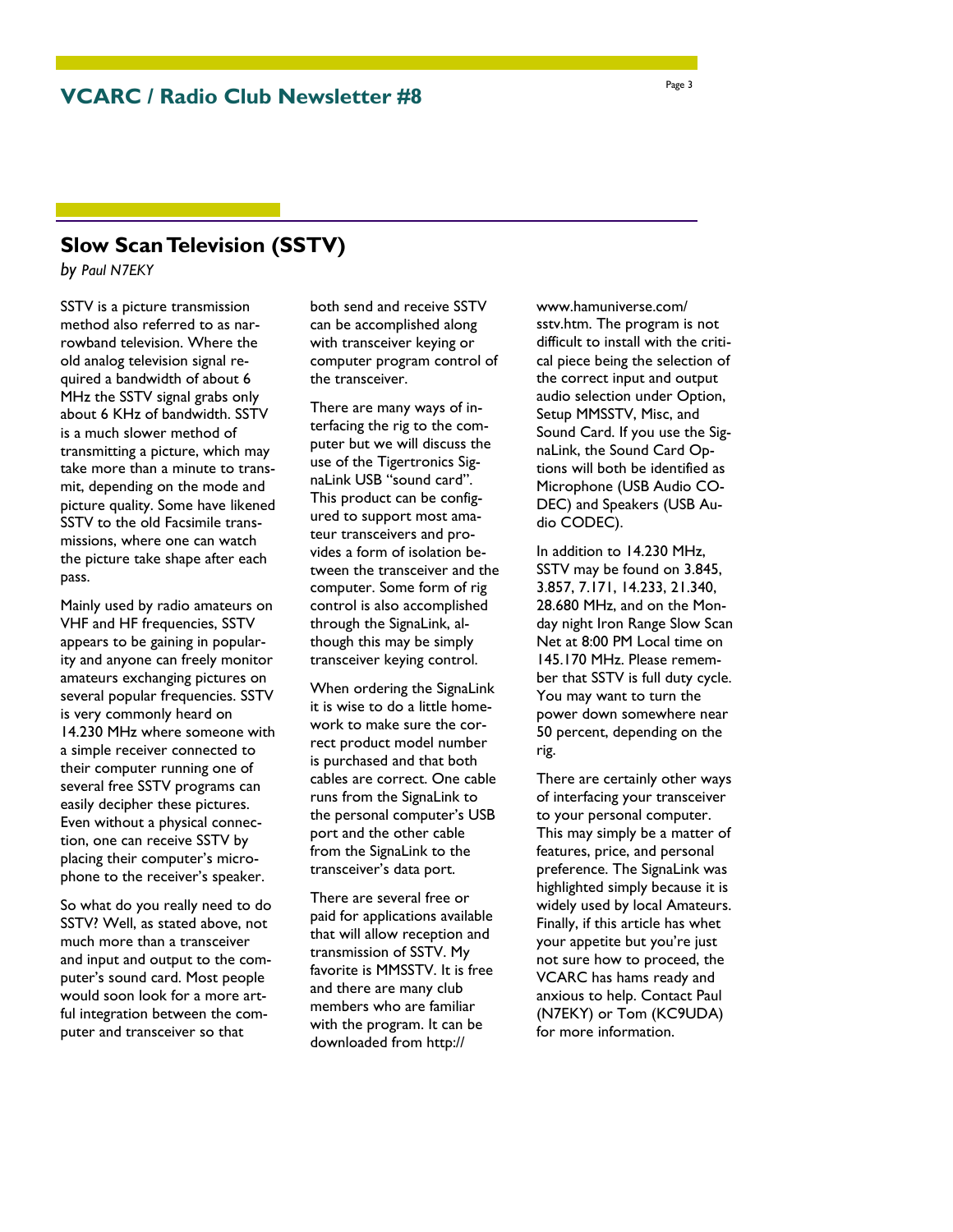## Page 4 **VCARC / Radio Club Newsletter #8**

## **Tech Talk**

*by Paul N7EKY*

Paul (N7EKY) and Andy (N9NBC) presented "Setting up your Ham Shack" just before the monthly meeting on February 10. They approached the problem from the standpoint that a properly designed ham shack is a system with many parts including room, HVAC, sound protection, electrical, radios, grounding, emergency power, and antennas. According to Paul and Andy, if taken together, a ham shack can be designed to provide the proper environment and support items to last far into the future.

The next Tech Talk session is scheduled for 11 am February 20 at the classroom with Roger (KD9EPX) presenting "Building for the Ham Shack". The APRS SIG will meet at 10:30 am in the Classroom on Saturday, February 27, after the Ham Breakfast. For more information about Tech Talk or the APRS SIG contact Paul (N7EKY) at pclay@nnex.net*.* 

## **Technician Class News**

*by Paul N7EKY*

On January 16-17 VCARC conducted a Technician license examination preparatory class in Eagle River. Volunteer Examiners (VE) Vince (KA8FFM), Andy (N9NBC), Roger (KD9EPX), and Paul (N7EKY) teamed up to present the class to four individuals from Forest, Vilas and Oneida Counties. According to Paul, there had been six people who were to join the class but one was a no-show and another fell ill.

The class was based on the Ham Radio License Manual from the ARRL and covered Basic Electricity, Propagation, Radio and Antenna Theory, Rules and Regulations, and Safety, everything needed to pass the examination which qualifies for the Federal Communications Commission (FCC) Technician Class license.

At the end of the second day, the VEs administered examinations for six Technicians, two Generals and one Extra Class license. The great news is that all nine taking examinations passed and will receive either their first license or upgrade. Dr. Paul Weeks (WA9YD) passed his upgrade to Extra and both Bob Parsons (N9HSQ) and Don Korbas (KD9EPY) passed their upgrade to General. Don Couey and Robert Olszewski of St Germain, Dr. Richard Reinhart of Minocqua, Charles Poupart of Lac Du Flambeau, Charles Ceglarek of Mercer, and David Simcoe of Bessemer, Michigan, passed the Technician Class exam.

The classroom and facilities were provided by the Vilas County Economic Development Corporation. Students and teachers all thought the

facilities were outstanding and a perfect fit for the event.

The next class is tentatively set for March or April in Iron River. Some VCARC members will travel to assist the Iron Range club to teach the class. This is part of a budding cooperation and teamwork between clubs in the Northwoods. VCARC, the Iron Range ARC and the Rhinelander Repeater Association frequently work together. For example, Mike (KC9ZJF) is the President of the RRA and volunteered to assist with the VE Session. More of this type of cooperation can only help hams in the Northwoods!

Do you want to teach or know someone who wants to take a class? Contact Paul (N7EKY) at pclay@nnex.net.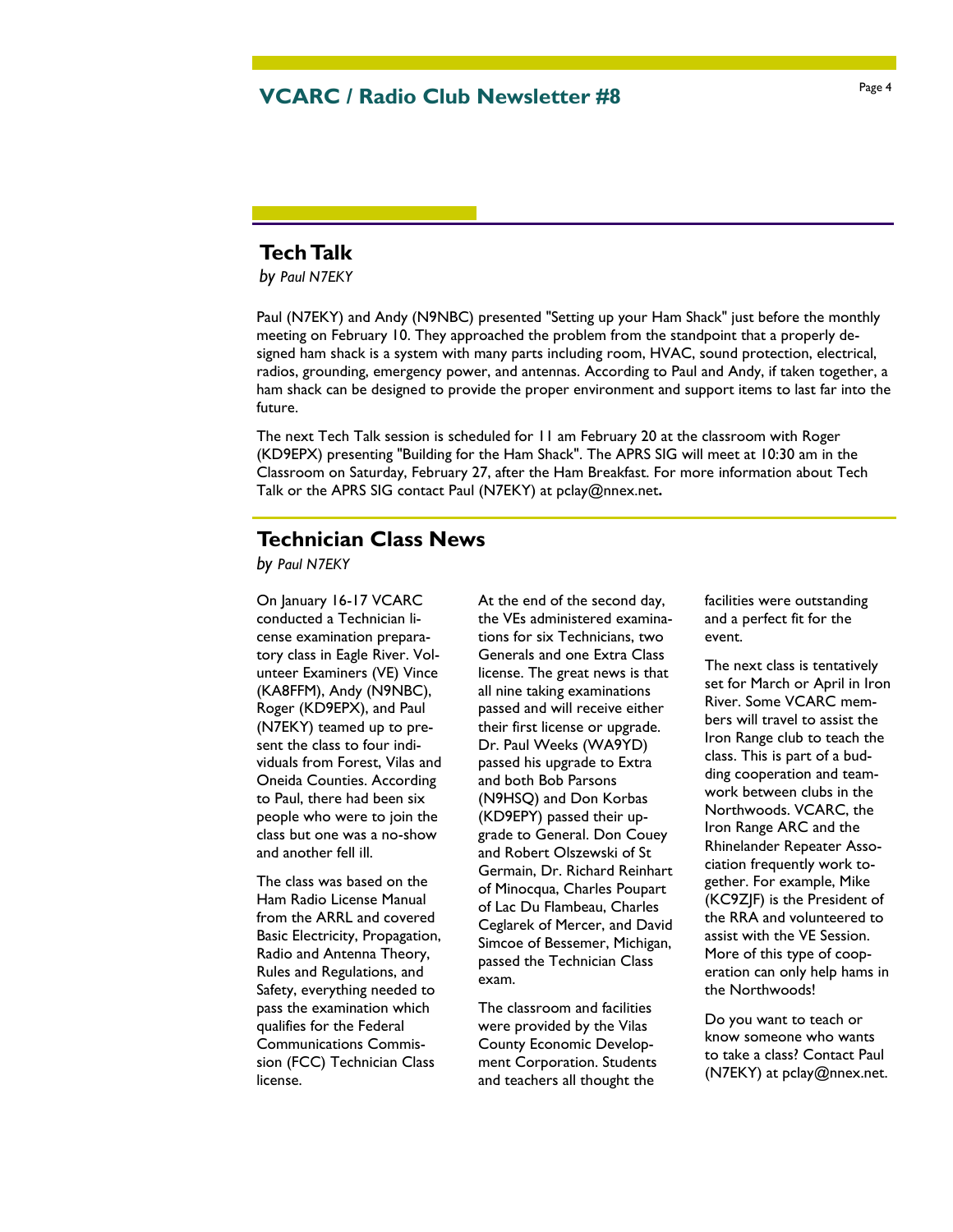## **Automatic Packet Reporting System - APRS - Part II**

*by Paul N7EKY*

So, lets say you have decided to at least look into APRS on 2 meters and you wonder what it will take to get there. Several radio models are equipped for APRS out of the box. These radios can be expensive if purchased new. For example, the flagship touchscreen dual bander from Yaesu, the FTM-400XD runs \$639.95 before a \$100 rebate. Wow, right? But the radio is a 2M / 70cm rig with built in GPS and does Yaesu's C4FM digital (yes there are some folks capable of that mode in the club). The Kenwood flagship 2 / 70cm rig is the TM-D710GA with a hefty price tag of \$579.95 with an instant \$40 coupon. In addition to having a built-in GPS another advantage a purpose-built radio has is that APRS packets and text messages will appear on the radio's screen. Yes, there may be lower priced radios but you get the point, especially if you have a perfectly good rig that you are very happy with, except that it doesn't natively do APRS.

So how can we do APRS with our old HT or mobile radio? There are several products on the market specifically designed to do just that. One is the TinyTrak product line from Byonics. These are available with or without GPS and as a kit or fully assembled priced from \$30 up depending on features. In its simplest form, the TinyTrak may be a Terminal Node Controller (TNC) that is capable of APRS but would need a separate GPS for location. For a more robust setup, one might also invest in an external GPS unit similar to what Fred (KD9CCE) and Mike (KC9ZJF) are using with their radios. Again, you might ask yourself how much you are willing to spend and also, whether you simply want to send your APRS data out but are unconcerned with receiving packets or text messages. It can make a difference in the required hardware and, of course, cost. One of the least expensive of implementations is to use an existing radio connected to your smartphone. The iPhone will run

any of several applications that act as a software-based TNC while providing a client capable of allowing you to view APRS activity and send and receive text messages. This type of implementation was demonstrated at the January APRS Special Interest Group using a Baofeng HT connected to an iPhone using a commercially available interface cable. So, what to do? I'd recommend you attend the APRS SIG and discuss what others are doing or what they have tried. If you are out of town, address your questions to the APRS SIG leader, Fred (KD9CCE) at bouwmanf@gmail.com. You'd be surprised at the configurations available that have been tried in the club. The club APRS SIG could save you some money and save you many hours of configuration.

So far we have concentrated on 2 meters, specifically 144.390 MHz, which is where most APRS activity is found, but APRS is also in use on HF, and there are robust products that we can use there also. I use an ICOM IC-7000 in my shack. It is an HF/ VHF/UHF rig that can very easily go mobile with a detachable head. Connected to my laptop, it is capable of APRS on VHF and HF using free software. The radio is connected to the PC through a TigerTronics SignaLink USB external sound card. Software installed on the PC is UZ7HO's Soundmodem, a software based TNC which can be configured for VHF or HF, and the APRS-IS (meaning primarily Internet based APRS connection) application called APRSISCE/32. These two applications work very well together and, for me at home, can provide APRS on demand. An example of how this is setup can be found here:

https://www.youtube.com/watch? v=EBO0isGj8W0. This setup could easily be included in my go-kit.

Next time we will go through some of the APRS configuration options.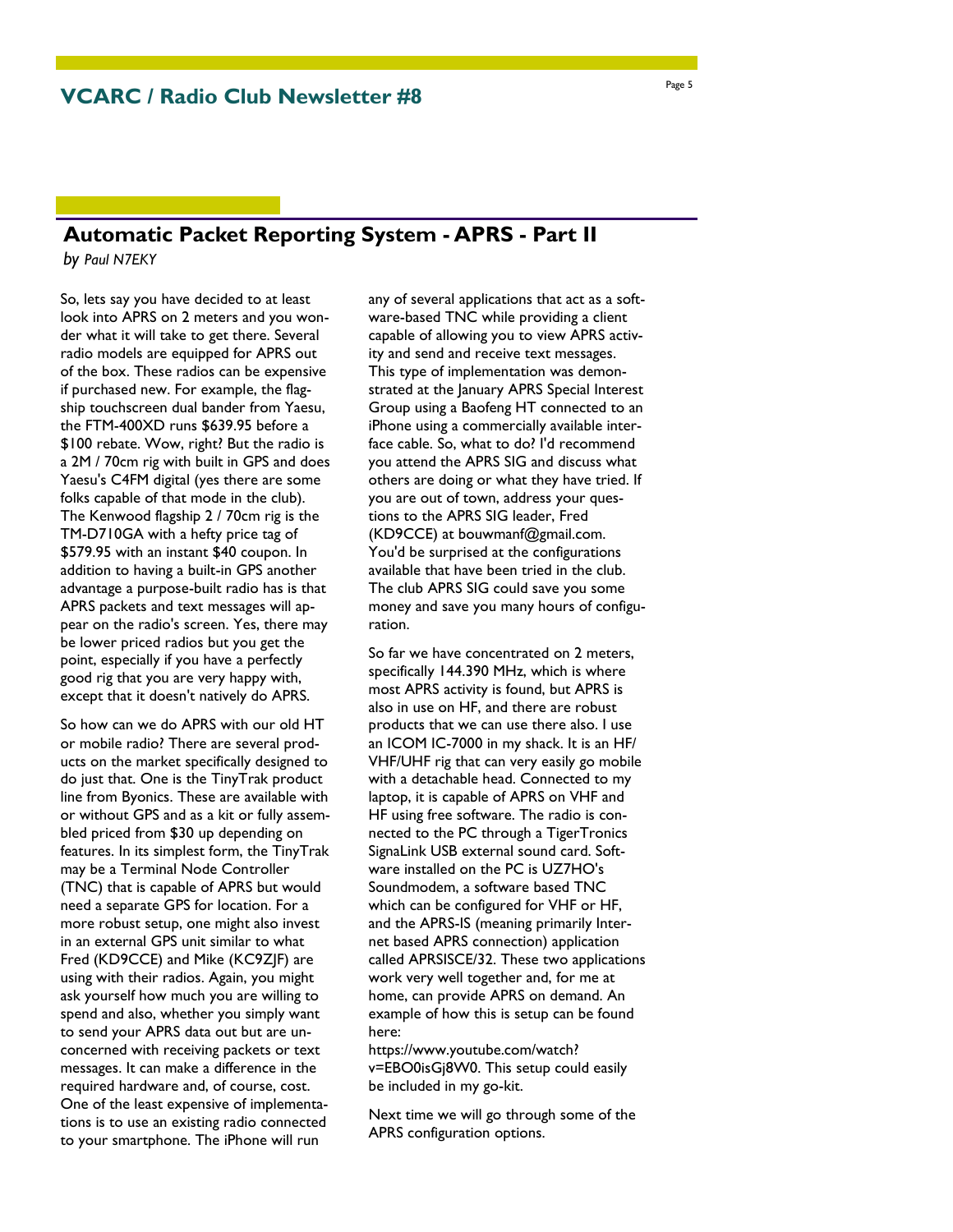## **VCARC / Radio Club Newsletter #8** Page 6

## **VCARC Members attend SATERN Training**

*by Paul N7EKY*

SATERN, Salvation Army Team Emergency Radio Network, is comprised of radio amateurs who volunteer their expertise to support the Salvation Army in their relief efforts.

On Saturday, January 23, Ms. Terri Leece, Disaster Services Director for the Wisconsin and Michigan U.P. Division of the Salvation Army, taught "Introduction to the Salvation Army Emergency Disaster Services" and "Safe From Harm" to VCARC Members Tony (KC9SZW), Roger (KD9EPX), Dave (KC9ZJO), Bill (KG9RH), RayBob (KD9DDE), Paul (N7EKY), Don (KD9EPY), John (KD9DQZ) and Andy (N9NBC). The class was held at the Vilas County Economic Development Manufacturing building classroom in Eagle River.

Terri covered a brief history of the Salvation Army and the services they provide with an emphasis on Disaster

Services. During the introduction Terri focused on major disasters such as the 9/11 attack in New York, where she participated in the incredible efforts of the Salvation Army first hand. During the aftermath of the disaster the Salvation Army provided over 1 million meals to victims, first responders and disaster workers.

Next the Incident Command System, adopted from the Federal Government and in use by the Salvation Army, was explained and demonstrated how it would apply to small, localized, or major disasters. According to Terri, her organization will participate in two major exercises by the Air National Guard and Army National Guard in Wisconsin this summer and she is looking forward to utilizing the communications abilities of SATERN members during both exercises.

All nine of the VCARC members who attended the training have volunteered for duty as SATERN members. Many members may remember Bill Shillington (WA9ZCL), who is also a member of our club. Bill participated in the presentation to VCARC and the Iron Range Club a few months ago. He has been a volunteer with SATERN for many years and has deployed internationally in support of Salvation Army Disaster Relief.

Terri then conducted the presentation of "Safe From Harm", the Salvation Army's unique child safety program designed to help Salvation Army personnel and volunteers reduce the risk of abuse or injury to infants, children, youth, and vulnerable adults. The program highlights the risks and appropriate actions that Salvation Army personnel should take in certain circumstances. This is very important to the Salvation Army and they have made this class mandatory for anyone wishing to volunteer for the Salvation Army.



*Tom White (KC9UDA) – Left and Don Korbas (KD9EPY) holding the banner donated by Don.*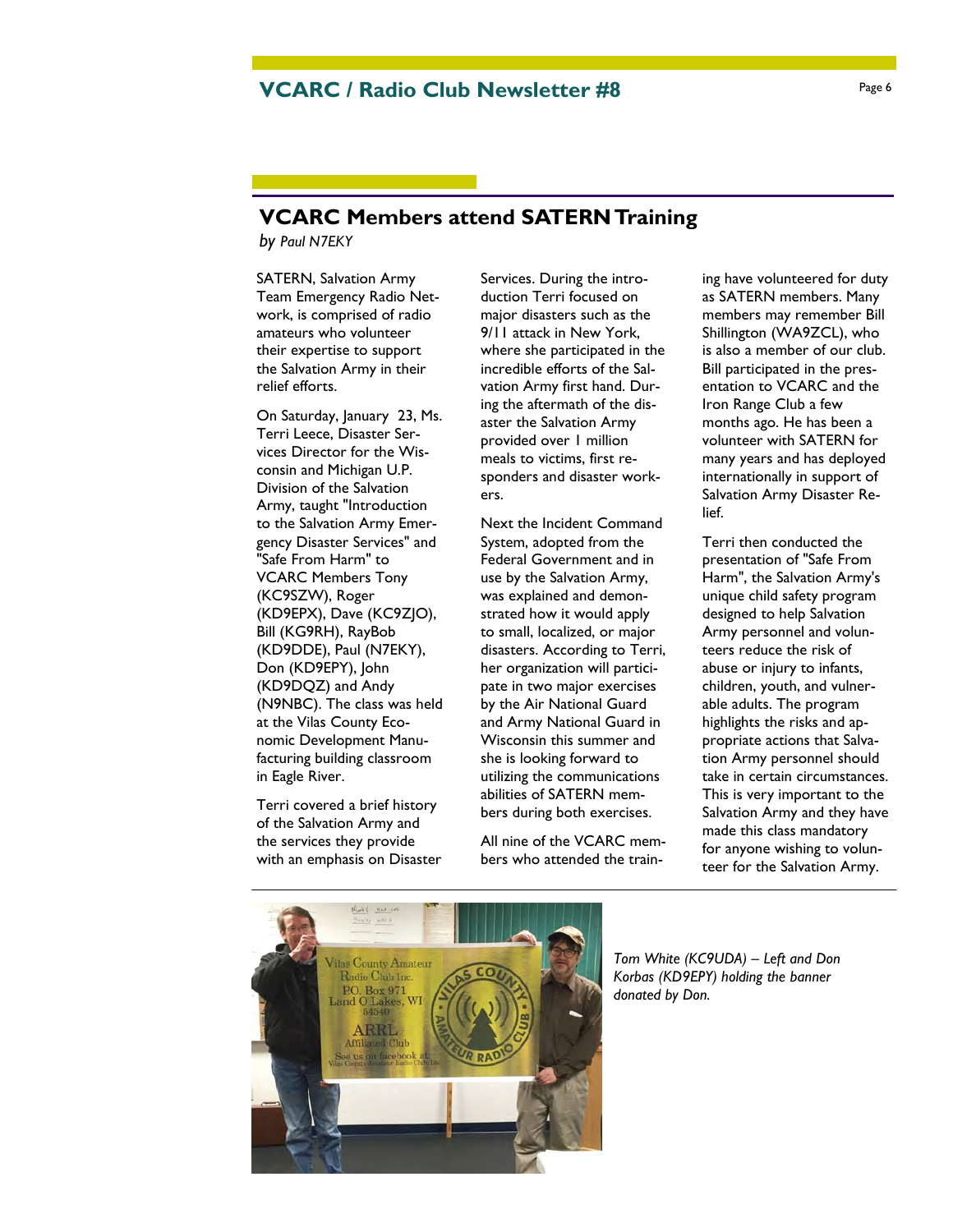**VCARC / Radio Club Newsletter #8** 

### **PSK31 Corner**

*by Bob KC9RF*

After my presentation in October some of you have been trying out PSK31. During 2016 I will be writing a few articles about this mode of operation. During the winter I spend most of my time in Texas and operate my Yaesu FT-857D, tablet computer and Little Tarheel II screwdriver antenna from a Travel Trailer. See my QRZ page. It's amazing what 25 watts can accomplish. For example, in November, I had 71 contacts which includes European Russia, Ukraine, Austria, South Shetland Islands and six more. Stateside I logged 23 states. Contacts were made on 10, 15, 20 and 40 meters. The most common upper side band frequencies used are 14,070, 21,070 and 7070 MHz. Receiving PSK31 is very straight forward as shown in the figure below (figure courtesy of N1NKM).

Once your hardware is connected, there are many software programs available. I have used the three programs listed below. I like Fldigi the best as you can watch 10 conversations simultaneously. By clicking on the call sign in the receive window, the call sign is automatically put in the log display.

PSK31 free software download links:

| $Fldigi - info page$ | http://www.wlhkj.com/                                                             |
|----------------------|-----------------------------------------------------------------------------------|
| Fldigi program       | http://sourceforge.net/projects/fldigi/files/fldigi/                              |
| <b>DIGIPAN</b>       | http://www.digipan.net/                                                           |
|                      | Ham radio deluxe http://www.iw5edi.com/software/ham-radio-deluxe-5-download-links |

I hope to see you on the air as I will be operating from Port Isabel, Texas from Feb 21to March 21, then operating from the Corpus Christi area in April. Have fun — I hope to see you on the air. If you have questions my email is sail ski@yahoo.com

#### PSK31 RX ONLY

This is the simplest configuration possible: Receive only. No interface is required. Use this setup to verify that your computer is capable of running the desired software, and that it is getting a useable signal from the radio. It will also give you opportunity to watch how the QSO's are done.



*Members received Certificates of Appreciation for assisting with the Ironline Sled Dog and Fat Bike Races.* 

*Front row:* Don Korbas (KD9EPY); *Second Row:*  Paul Clay (N7EKY), Roger Schutt (KD9EPX), Robert (RayBob) Heuer (KD9DDE), Dave McMaster (KC9ZJO); *Last Row:* Andy Falkenstern (N9NBC) , Adam Kicker (Ironline Races), and Bob Parsons (N9HSQ)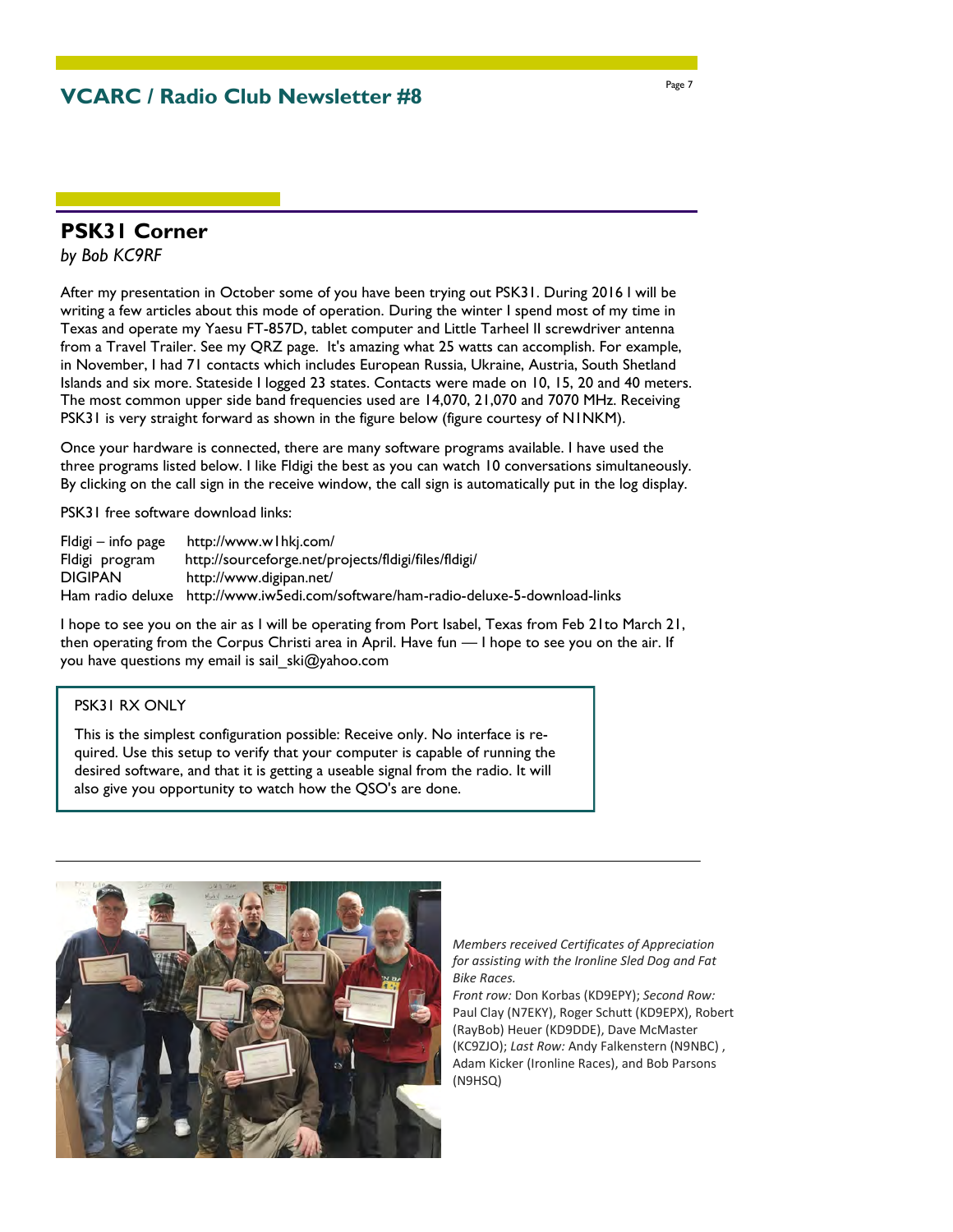### **Short Takes**

### **Club Membership**

The Vilas County Amateur Radio Club, Inc. now can count 75 members!

#### **— Next APRS Special Interest Group Meeting —**

The next meeting of the APRS Special Interest Group will take place on Saturday, February 27at10:30 at the classroom. Following this meeting Tom (Kc9UDA) will demonstrate how to work with MMSSTV, the SSTV application. He will show those interested how to create or manipulate MMSSTV templates.

#### **— Storm Spotter Webinar Training—**

The Northwoods ARES Group will be offering National Weather Service Storm Spotter Webinar Training on Thursday, April 7 from 6:30 to 8:30 pm; note that this training is specifically scheduled for ARES. It will be held at the Oneida County Law Enforcement Center/Sheriff's Office, 2000 E. Winnebago Street, Rhinelander, in the Community Room. Please contact Ray at KB9CBL@yahoo.com or call 715-892-0175 if you would like to be placed on the list or request more information.

#### **— VCARC Newsletter Articles Needed —**

Members are encouraged to submit articles and photos involving club members, reviews of equipment you have purchased or built, and amateur radio in general. Your submissions are welcome! Please send them to pclay@nnex.net.

#### **— Charter Membership Certificates —**

If you haven't received your Charter Certificate, you can pick it up at any meeting. Just see Paul (N7EKY)

#### **— Don Korbas Achieves Extra Class —**

During a special VE Session held before our meeting February 10, Don Korbas (KD9EPY) passed his examination for Extra. Congratulations Don! VEs were Mike (KC9ZJF), Andy (N9NBC), and Paul (N7EKY).

#### **— For Sale by Members —**

This is a new section in our newsletter to list equipment members wish to sell or swap. Submit listings for your personally owned amateur radio equipment to Pclay@nnex.net. This is not intended for someone who makes it a business to buy and sell equipment.

For Sale: Yaesu FT-101-E with CW filter & Cooling Fan, very clean radio. Original owner, it's my Eagle River Rig. Asking \$350 or best offer. Call 1-847-274-8433 Bill W9ZCL

#### **— Next Ham Breakfast Scheduled for February 27 —**

Our next Ham Breakfast is set for 9 am on February 27 at the Friendship House in Eagle River. Please let Paul (N7EKY) know if you will attend. XYLs and YLs are invited also.

#### **— National Parks On The Air - NPOTA —**

Paul (N7EKY) and Andy (N9NBC) will travel to Calumet, Michigan in February to see what facilities are available to accommodate members of the VCARC this spring when they conduct a presence for NPOTA on HF. If you are interested in joining then please contact Andy (N9NBC).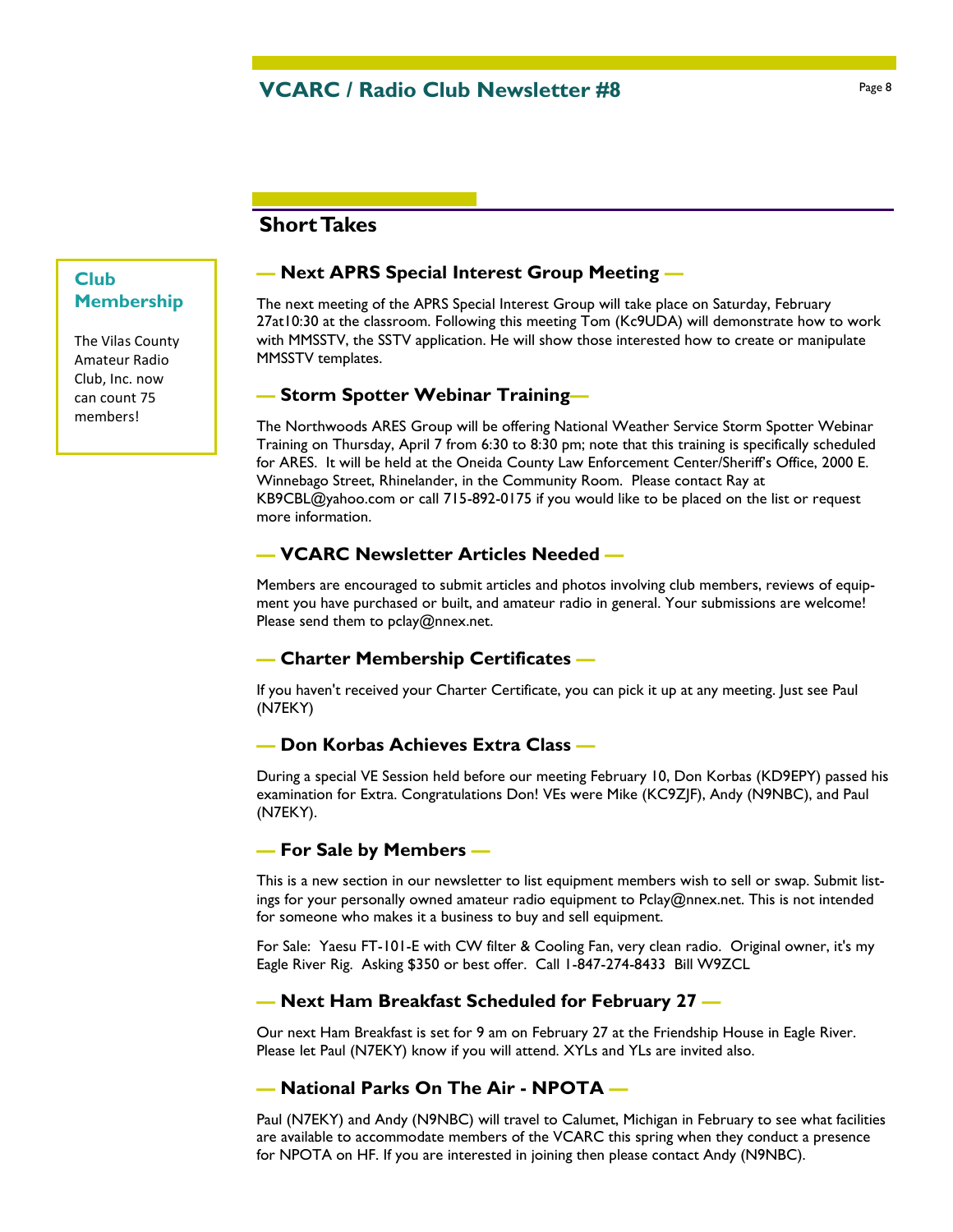## **Short Wave Listening for Beginners**

by Roger KD9EPX

While most of us are busy enough with life in general and our ham activities, there is a whole world of listening just outside our little spectrum windows. I've been doing this since around 1962 with old Crosley tube console radios and have used many commercial and military surplus receivers over the years. Times and equipment have changed, as have many international broadcasters, but there is still a massive amount of HF activity to monitor.

First, you'll need a "general coverage" receiver, or a ham transceiver with that already built in, like the Alinco DX-SR8. For just the broadcasters, many small compact radios are available, as the bands can be crowded, it's best to have a digital readout for frequency. For the so-called "utilities" you will want selectable sideband capability, as most of these are SSB voice or one of several data modes. Frequency range needs to be 1.8 – 30 MHz, no gaps.

For the classical HF broadcasters, here's a list of the top 20. Notice that 'Radio Moscow' is no longer listed. Each of these have a website where updated schedules are available.

- CHINA RADIO INTERNATIONAL (CRI): 279 frequencies
- VOICE OF THE ISLAMIC REPUBLIC OF IRAN (VOIRI): 140 frequencies
- BBG VOICE OF AMERICA (VOA): 126 frequencies
- BBG RADIO FREE ASIA (RFA): 112 frequencies
- BBC WORLD SERVICE: 110 frequencies
- SOUND OF HOPE RADIO INTERNATIONAL: 84 frequencies
- ALL INDIA RADIO (AIR): 67 frequencies
- RADIO ROMANIA INTERNATIONAL (RRI): 56 frequencies
- AWR ASIA/PACIFIC: 52 frequencies
- RADIO JAPAN (NHK WORLD): 49 frequencies
- VOICE OF TURKEY (VOT): 43 frequencies
- RADIO TAIWAN INTERNATIONAL (RTI): 41 frequencies
- BBG RADIO FREE EUROPE/RADIO LIBERTY (RFE/RL): 33 frequencies
- KBS WORLD RADIO: 32 frequencies
- SAUDI INTERNATIONAL RADIO: 32 frequencies
- AWR AFRICA/EUROPE: 30 frequencies
- VATICAN RADIO: 29 frequencies
- RADIO CAIRO 29: frequencies
- VOICE OF KOREA (VOK): 27 frequencies
- FEBC PHILIPPINES: 26 frequencies

Sixty-three broadcasters, or so, use just a single frequency.

The multiple frequencies are to cover both day/night and seasonal propagation needs as well as the intended target areas. Many use massive antenna arrays, often with 250kw transmitters.

A good site for getting lots of information in one place is shortwave.am, where you can select by broadcaster name, language, frequency or time. The SWLing.com, MonitoringTimes.com, and the dxzone.com are also sites with lots of information and more links for schedules, frequencies, and what else you can hear, like the military, governments, embassies, spy stations, and many aircraft frequencies. These are generally called "utilities". HF utilities fill large portions of HF bandwidth. Those using voice are normally USB, no matter which band is being used. Like hams and broadcasters, multiple frequencies are allocated to cover various propagation conditions.

Monitoring Times has both a Quick Guide to the Shortwave Spectrum, as well as an extremely detailed index by frequency showing exactly who claims what as "theirs." I suggest taking a look at the detailed index, then deciding if anything there is something you might want to listen to, then think about how many memories you might want. Then,